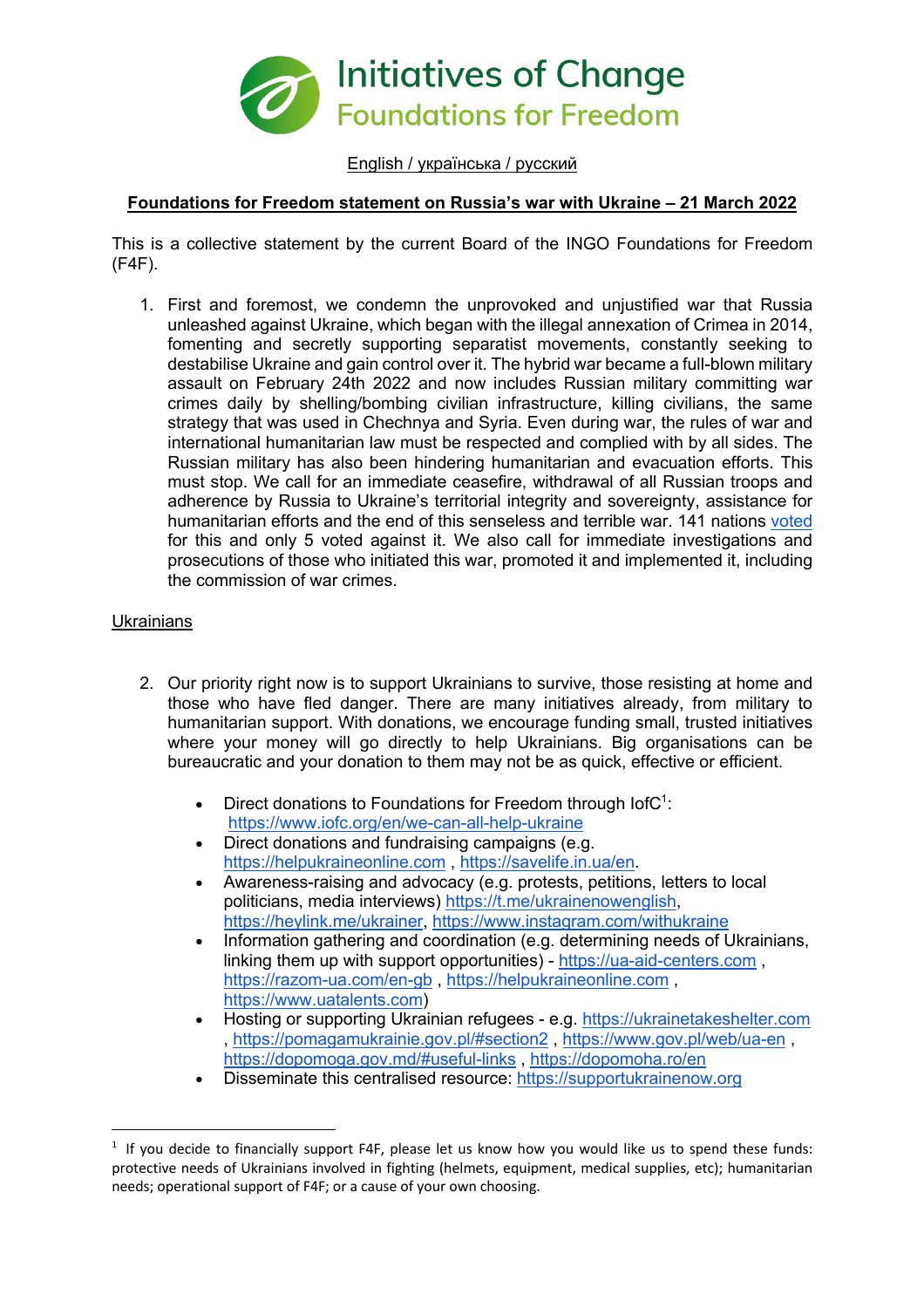

We acknowledge that people are often keen to help or give advice but suggest checking with Ukrainians first whether they want help and what kind. Sometimes it's better just to listen and provide empathic support, at other times - actions are very important to complement thoughts and prayers.

- 3. We want to emphasise that Ukrainians right now are going through hell, literally and metaphorically, it is normal for them to feel strong emotions, including hatred. It is healthy and can help to act, to survive. We must not try to suppress this for the sake of our own calm and peace but react with compassion and acceptance. Emotions that are constructively channelled now will minimise long-lasting psychological trauma. We call for 'saying things how they are' and not softening language to feel more comfortable or diplomatic. We do not promote hysteria but honesty and respect for the horrific suffering Ukrainians are living through now.
- 4. We see and value the amazing international support for Ukraine and solidarity in condemning the Russian government. The international community must continue putting pressure on the Russian government to ensure that such bullying and aggression has no place in the future world order in the 21st century.
- 5. We acknowledge the heroism and self-sacrifice of all Ukrainians who have been forced to defend their home or have been caught up in the violence. We pay respect to anyone who has lost their life in Ukraine as a result of this war, may they rest in peace. We also acknowledge those Ukrainians who lost their houses, jobs, normal and peaceful routines and are suffering trying to figure out their new tomorrow.

### Russians

- 6. We acknowledge that many Russian soldiers are young conscripts, many soldiers were misled and might not want to fight in this war. We support any Russian soldiers who refuse to fight or who defect and call on others to do the same. Every soldier also has a right and a duty not to follow orders if they believe that those orders will result in war crimes.
- 7. We acknowledge that there are different categories of Russian people and do not support a blanket condemnation of all Russians. However, we want to emphasise our position that Russian citizens have a responsibility for their government, even if democracy no longer works in their country. There are millions of you and you cannot all be silenced. We praise all those Russians who have not been silent for many years and aren't silent today, who attended and continue attending protests, continue activism for the respect of democracy and human rights, and who have paid with their freedom and sometimes their lives. We must do what we can to support them to achieve real change in their country, which will have a global impact.
- 8. Many Russians are either unaware of the horror currently being inflicted by their government or are under an illusion created by the Kremlin's powerful propaganda machine. Wake up. Break through the propaganda with critical thinking, bring the truth to others. Don't be afraid to act and believe that you can change things. Demand rights and freedoms, know that water wears away a stone. Take responsibility for your future. The time to be apolitical is over. You have blood on your hands.
- 9. To those Russians (or citizens of other countries) who support this war and the current government - we know that you believe in your own truth, in your own understanding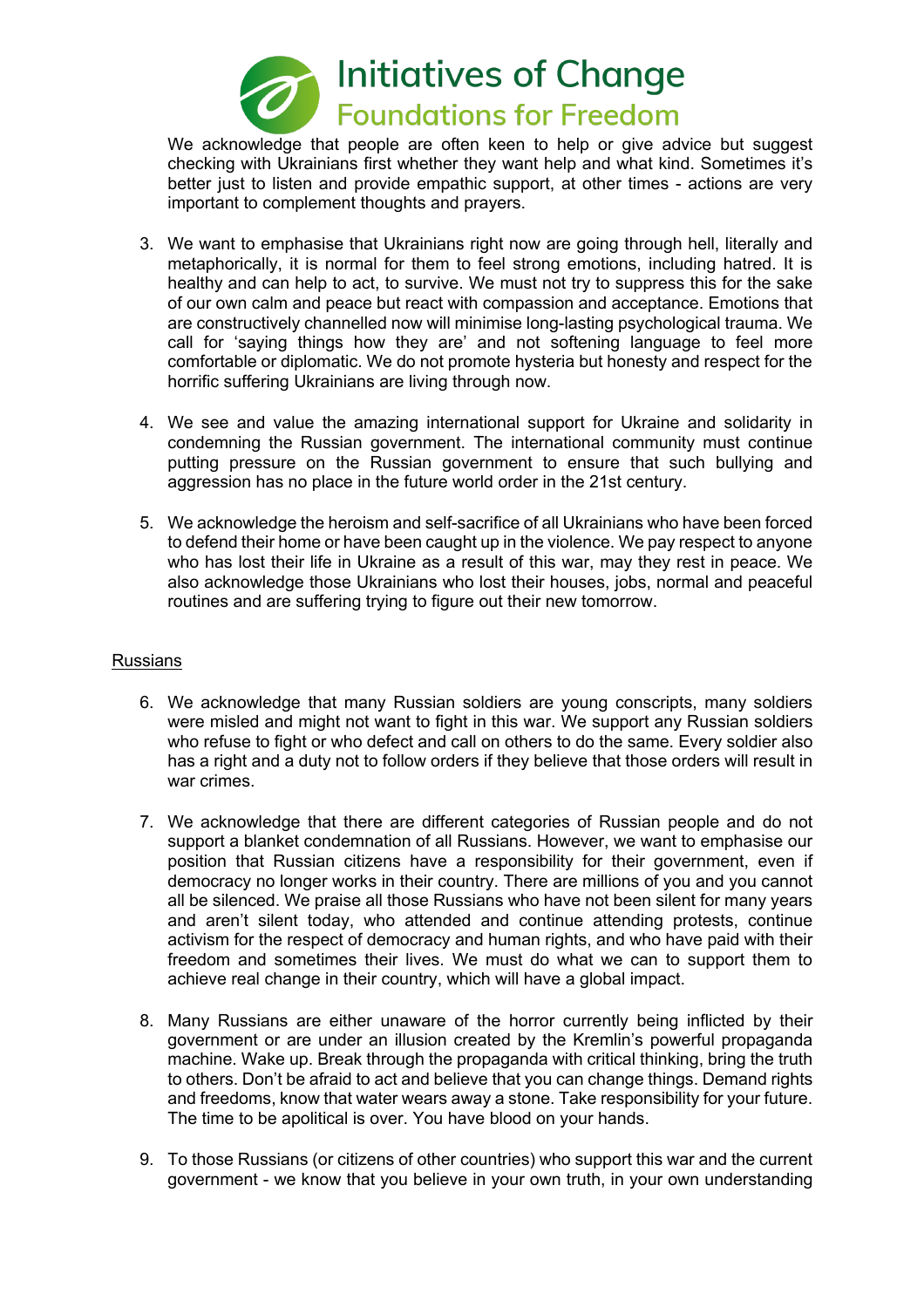

of what's going on. You see Russia fighting against the US, ever since the Cold War, against the expansion of NATO, you believe that Russia has been under threat and needs a strong leader to stand up to the West. You believe that any criticism of the Russian government is an attempt to destabilise and ruin Russia. We disagree but acknowledge that you may not want to be convinced otherwise.

Dialogue between Ukrainians and Russians right now may not be possible. It is too painful, too emotional, there's an urgent call for justice and responsibility. Many Ukrainian families that include relatives living in Russia have been torn apart, some struggling to maintain ties, some already destroyed. We have to acknowledge this.

Dialogue with Russians may for now be the responsibility for the international community, for Ukraine's allies, and for Russians themselves. We support dialogue as a tool, when it is appropriate, to help people understand each other, to help counter propaganda and reverse the dehumanisation that comes with war. F4F are ready to support dialogues for those who are ready and willing to share their truth but, crucially, for those who are ready to learn about the truth of others and not just try to convince the other that you're right. We want you to know our truth about the deaths and devastation currently being inflicted by the Russian military, about the war crimes and the urgent need for this war to stop, about the hopes and dreams of the Ukrainian people.

## **Conclusion**

We believe that this war is part of a much longer conflict - between an autocratic, Soviet-style regime that promotes corruption, inequality and a disregard for human rights and a struggle, spearheaded by Ukrainians, to live in a free, new society that promotes citizens' responsibility, democratic participation, transparency and inclusion. We do not ignore the problems of the West - the colonialism, the corruption, the hypocrisy, the military interventions. We condemn these too. Two wrongs don't make a right and that is not the world of aggression and fear we want to live in. We want the same free and democratic society for Russians and believe in such a future for Russia. Many Russians have never stopped fighting for it and deserve support. We hope that after the Putin regime collapses Russians can atone for their past and build their own foundations for freedom, inspired by Ukrainians and helping the same transformations in other post-Soviet countries.

To our F4F community members - if you need support right now, wherever you are, please get in touch with us, by email (board@f-4-f.org), through our Facebook page (facebook.com/foundationsforfreedom) or directly through F4F board members that you know.

We call on F4F members, members of other IofC initiatives and any other allies to sign up to our statement, to share it and show solidarity. If there is anything you disagree with, we invite you to reach out and welcome dialogue. May we emerge from this challenge much more capable of building trust and positive peace on our planet.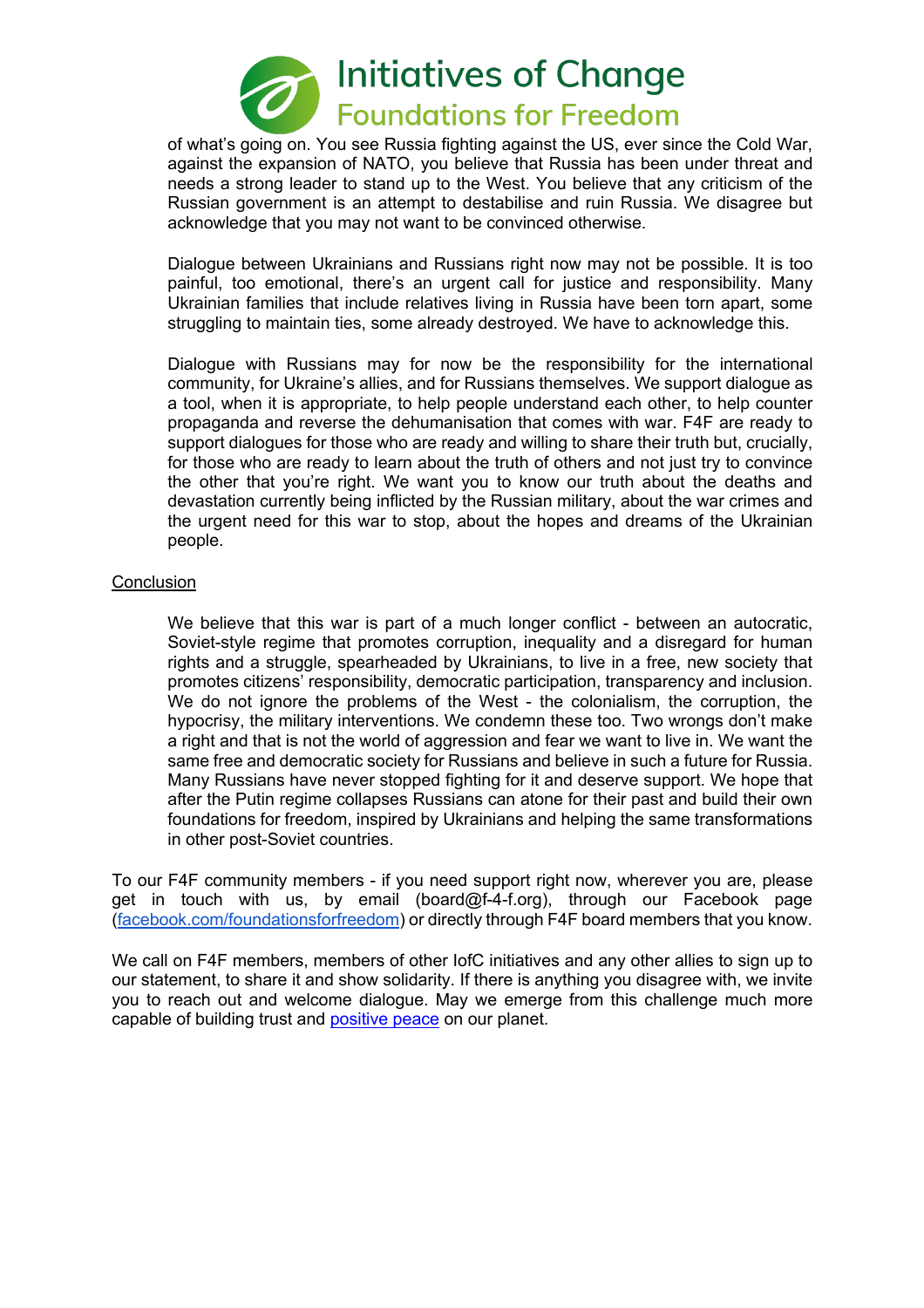

## **Заява «Основи Свободи» щодо війни Росії з Україною – 21 березня 2022**

Це колективна заява нинішнього правління Міжнародної організації «Основи Свободи» (F4F).

1. Перш за все, ми засуджуємо неспровоковану та невиправдану війну яку Росія розв'язала проти України, яка почалася з незаконної анексії Криму в 2014 році, за допомогою розпалення та таємного підтримання сепаратистських рухів задля дестабілізації України та отримання контролю над нею. Гібридна війна стала повномасштабним військовим нападом 24 лютого 2022 року і на даний момент російські війська щодня вчиняють військові злочини: обстрілюють/бомбардують цивільну інфраструктуру, вбивають мирних жителів, тобто використовують таку ж стратегію, яка була в Чечні та Сирії. Навіть під час війни правила війни та міжнародне гуманітарне право повинні поважатися та виконуватись всіма сторонами. Російські військові перешкоджали та перешкоджають гуманітарним зусиллям та евакуації. Це повинно припинитись. Ми закликаємо до негайного припинення вогню, виведення всіх російських військ і визнання Росією територіальної цілісності та суверенітету України, допомоги гуманітарним зусиллям і припинення цієї безглуздої та страшної війни. 141 країна підтримала це і лише 5 країн проголосували проти. Ми закликаємо негайно розслідувати та притягнути до відповідальності тих, хто ініціював цю війну, розпалював її та впроваджував, включно з усіма хто причетний до військових злочинів.

## Українці

- 2. Нашим головним пріоритетом зараз є допомога українцям вижити, тим, хто чинить опір вдома, і тим, кому вдалось втекти від небезпеки. Зараз існує багато можливостей допомогти, починаючи від військових до гуманітарних. Якщо ви хочете допомогти фінансово, ми заохочуємо вибирати невеликі, надійні ініціативи, де ваші гроші підуть безпосередньо на допомогу українцям. Великі організації можуть бути більш бюрократичними і ваші пожертвування можуть бути використані не так швидко і ефективно.
	- Прямі пожертви до Основ Свободи (F4F) через Ініціативи Змін (IofC): https://www.iofc.org/en/we-can-all-help-ukraine <sup>2</sup>
	- Прямі пожертвування та кампанії зі збору коштів напр. https://helpukraineonline.com , https://savelife.in.ua/en .
	- Підвищення рівня обізнаності та адвокація (наприклад, протести, петиції, листи місцевим політикам, інтерв'ю ЗМІ) https://t.me/ukrainenowenglish , https://heylink.me/ukrainer , https://www.instagram.com/withukraine .
	- Збір та координація інформації (наприклад, визначення потреб українців, пов'язування їх із можливостями підтримки) - https://ua-aid-centers.com , https://razom-ua.com/en-gb , https://helpukraineonline.com , https://www.uatalents.com).
	- Прийом або підтримка українських біженців напр. https://ukrainetakeshelter.com , https://pomagamukrainie.gov.pl/#section2 , https://www.gov.pl/web/ua-en, https://dopomoga.gov.md/#useful-links , https://dopomoha.ro/en .

<sup>&</sup>lt;sup>2</sup> Якщо ви вирішите надати фінансову підтримку F4F, будь ласка, повідомте нам, як ви хотіли б, щоб ми витратили ці кошти: захисні потреби українців, які беруть участь у бойових діях (каски, спорядження, медикаменти, тощо); гуманітарні потреби; оперативна підтримка F4F; чи інші напрями.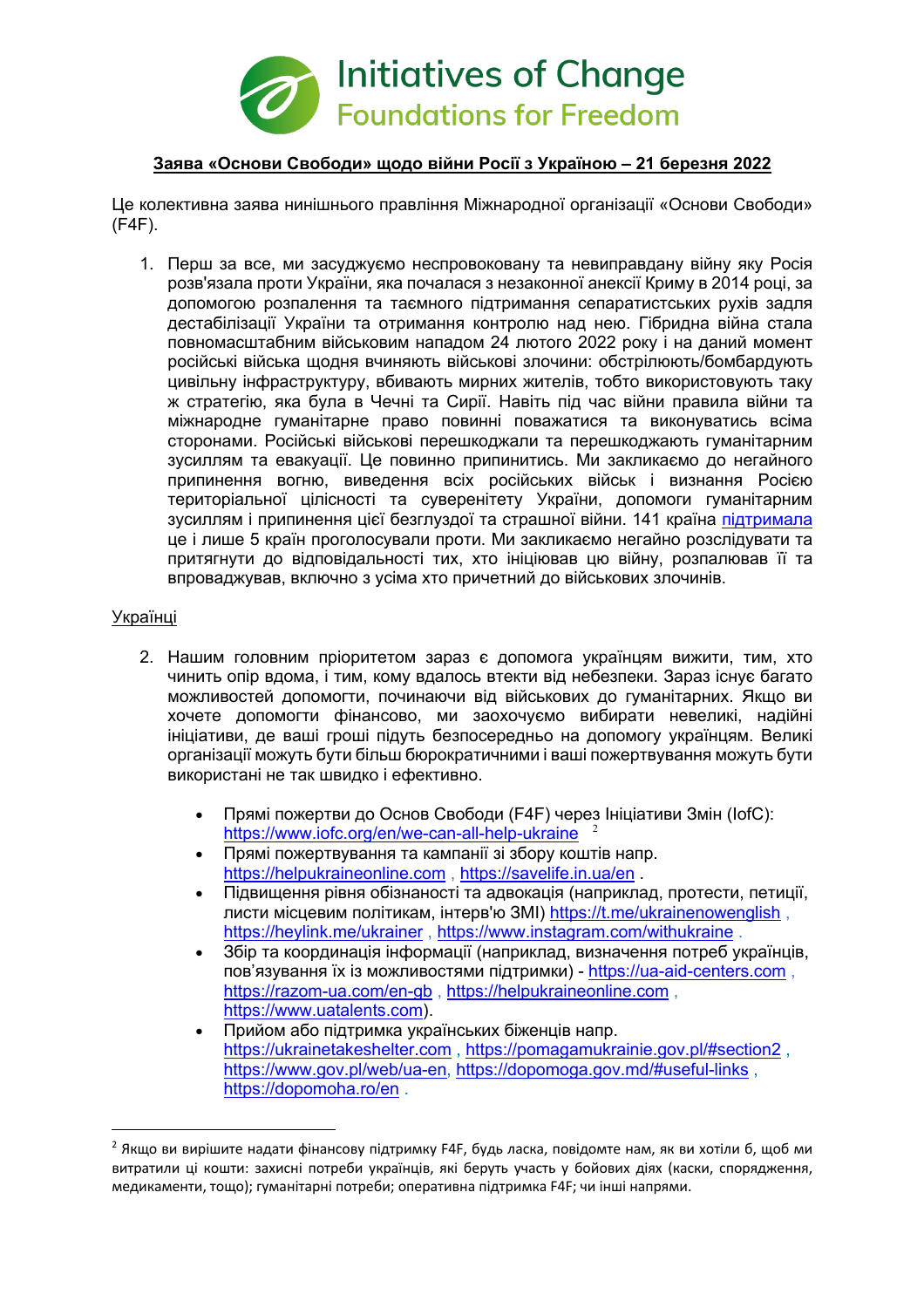

• Розповсюджуйте цей централізований ресурс: https://supportukrainenow.org

Ми знаємо, що люди часто прагнуть допомогти або порадити, але хочемо вас попросити спочатку уточнити в українців, чи хочуть вони допомоги та якої саме допомоги вони потребують. Інколи вистачить просто вислухати та надати емпатийну підтримку, але часто саме ваші дії надзвичайно важливі для того щоб доповнити вашу турботу та молитви.

- 3. Хочемо наголосити, що українці зараз переживають пекло в прямому і переносному сенсі, тому відчувати сильні емоції, в тому числі ненависть - це нормально. Це здорОво і допомагає діяти та виживати. Ми не повинні намагатися придушити ці емоції заради нашого особистого спокою і миру, нам треба реагувати зі співчуттям і прийняттям. Емоції, які зараз конструктивно спрямовані, зведуть до мінімуму довготривалі психологічні травми. Ми закликаємо «говорити все, як воно є», а не пом'якшувати мову, для нашого комфорту чи дипломатичності. Звичайно ми не пропагуємо істерику, але чесність і повагу до жахливих страждань, які зараз переживають українці.
- 4. Ми бачимо і цінуємо неймовірну міжнародну підтримку України та солідарність у засудженні російського уряду. Міжнародна спільнота має продовжувати натиск на російський уряд, щоб у майбутньому світовому порядку 21 столітті не було місця таким знущанням і агресії.
- 5. Ми визнаємо героїзм та самопожертву всіх українців, які були змушені захищати свії домівки або потерпіли від насильства. Ми вшановуємо кожного, хто загинув в Україні внаслідок цієї війни, нехай вони спочивають з миром. Ми також пам'ятаємо горе тих українців, які втратили свої будинки, роботи, щоденні та мирні справи та зараз страждають, намагаючись зрозуміти своє нове завтра.

## Росіяни

- 6. Ми визнаємо, що багато російських солдатів це молоді призовники, що багатьох солдат ввели в оману і, можливо, вони не хочуть воювати в цій війні. Ми підтримуємо тих російських солдатів, які відмовляються воювати або втікають і закликають інших робити те саме. Кожен солдат також має право і обов'язок не виконувати накази, якщо він вважає, що ці накази ведуть до воєнних злочинів.
- 7. Ми визнаємо, що існують різні категорії росіян, і не підтримуємо загальне засудження всіх росіян. Проте ми хочемо підкреслити нашу позицію, що російські громадяни несуть відповідальність за свою владу, навіть якщо демократія в їхній країні більше не працює. Вас мільйони, і всіх вас не можливо примусити мовчати. Ми підтримуємо всіх тих росіян, які багато років не мовчали, і не мовчать, ходили і ходять на акції протесту, продовжують діяти для розвитку демократії та прав людини, всіх тих хто розплатився своєю свободою, а іноді і своїм життям. Потрібно зробити все можливе щоб підтримати реальні зміни в їхній країні, зміни які матимуть глобальний вплив.
- 8. Багато росіян зараз або не знають про жахіття, які зараз спричиняє їхній уряд, або перебувають у ілюзіях, створених потужною пропагандистською машиною Кремля. Прокидайтеся. Розбивайте пропаганду критичним мисленням, доносьте правду до інших. Не бійтеся діяти і вірте, що можете змінити ситуацію. Вимагайте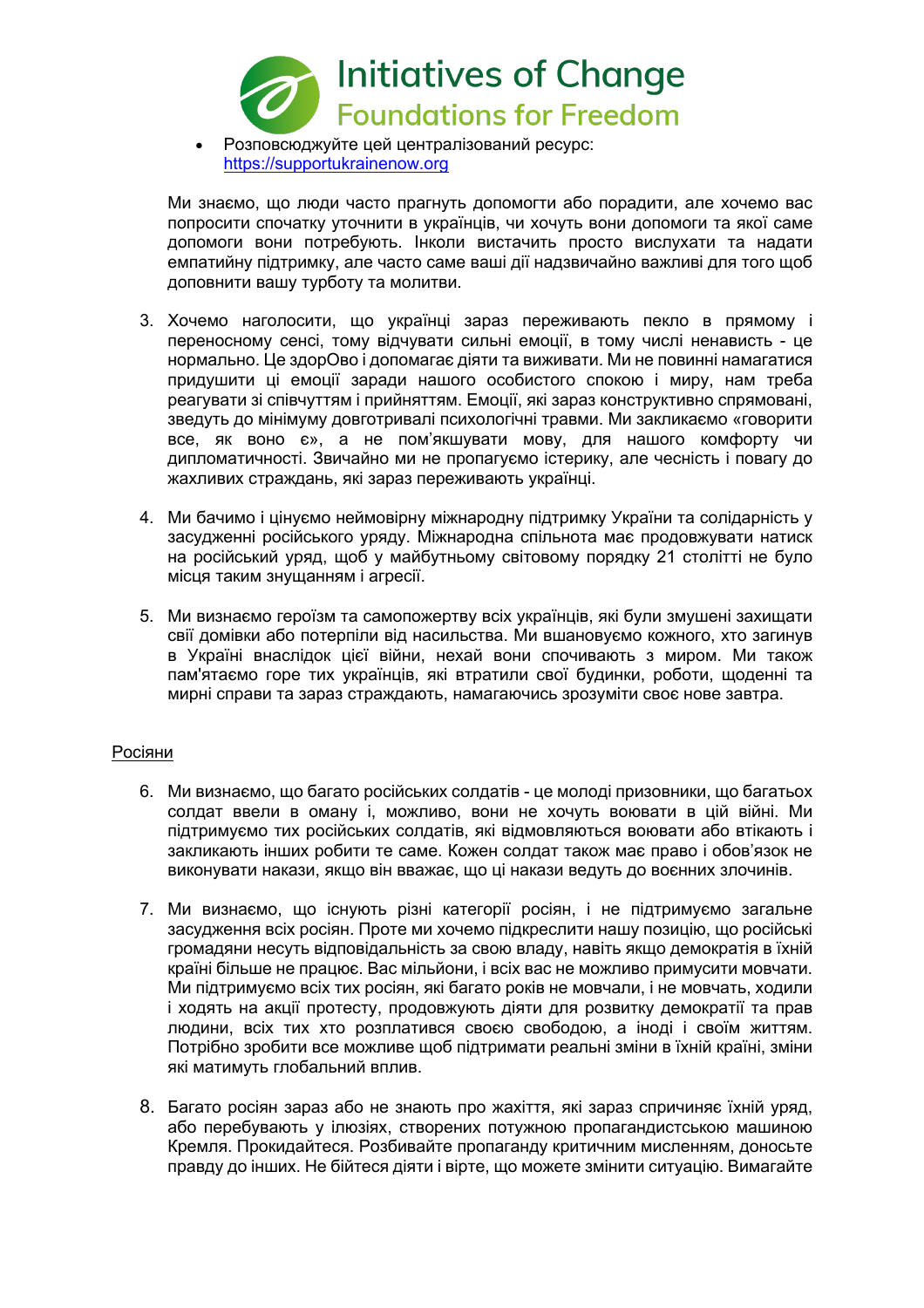

розширення прав і свобод, знайте: вода камінь точить. Беріть на себе відповідальність. Час аполітичності закінчився. Українська кров на ваших руках.

9. Тим росіянам (або представникам інших народів), які підтримують цю війну та нинішню владу, ми знаємо, що ви вірите у свою правду, у своє розуміння того, що відбувається. Ви вважаєте що Росія бореться проти США, ще з часів холодної війни, проти розширення НАТО, ви думаєте, що Росія перебуває під загрозою і потребує сильного лідера, щоб протистояти Заходу. На вашу думку будь-яка критика російської влади – це спроба дестабілізувати та зруйнувати Росію. Це не так. Ми не згодні, та визнаємо, що ви не хочете, аби вас переконували в протилежному.

Діалог між українцями та росіянами ймовірно зараз неможливий. Це занадто боляче, надто емоційно, є потреба справедливості та відповідальності. Багато українських сімей, серед яких є родичі, які проживають в Росії, вже розірвані, деякі з них намагаються підтримувати зв'язки, деякі вже повністю зруйновані. Ми повинні це визнати.

Діалог з росіянами можливо зараз є відповідальністю міжнародної спільноти, союзників України та самих росіян. Ми підтримуємо діалог як інструмент, коли це доречно, щоб допомогти людям зрозуміти одне одного, допомогти протистояти пропаганді та скасувати дегуманізацію, яку веде за собою війна. Основи Свободи (F4F) можуть підтримувати діалоги для тих, хто готовий і бажає поділитися своєю правдою, але, що важливо, для тих, хто також готовий дізнатися правду інших. Ми хочемо, щоб ви знали нашу правду про загибелі та розрухи, які зараз завдають російські військові, про воєнні злочини та нагальну потребу припинення цієї війни, про надії та мрії українського народу.

#### Висновки

Ми вважаємо, що ця війна є частиною набагато більш тривалого конфлікту – між автократичним режимом радянського зразка, який пропагує корупцію, нерівність та нехтування правами людини, та боротьбою, яку очолюють українці, за те, щоб жити у вільному, новому суспільстві, яке розвиває відповідальність громадян, демократичну участь, прозорість та включеність. Водночас, ми не ігноруємо проблем Заходу – колоніалізм, корупцію, лицемірство, військові інтервенції. Ми також їх засуджуємо. Злом зла не виправиш і ми не хочемо жити у світі агресії і страху. Ми хочемо такого ж вільного і демократичного суспільства для росіян як і для українців, та віримо в таке майбутнє. Багато росіян ніколи не припиняли боротися за це і заслуговують на підтримку. Ми сподіваємося, що після падіння режиму Путіна росіяни зможуть спокутувати своє минуле та побудувати власні основи свободи, надихаючись українцями та допомагаючи тим самим трансформації в інших пострадянських країнах.

Для членів нашої спільноти Основ Свободи (F4F) – якщо вам потрібна підтримка прямо зараз, де б ви не були, зв'яжіться з нами електронною поштою (board@f-4-f.org), через нашу сторінку у Facebook (facebook.com/foundationsforfreedom) або безпосередньо через членів ради Основ Свободи (F4F), яких ви знаєте.

Ми закликаємо членів Основ Свободи (F4F), членів інших ініціатив Ініціативи Змін (IofC) та будь-яких інших союзників підписати нашу заяву, поділитися нею та виявити солідарність. Якщо ви з чимось не згодні, ми запрошуємо вас зв'язатися та вітаємо діалог. Хай це випробування допоможе нам стати здатними будувати довіру та позитивний мир на нашій планеті.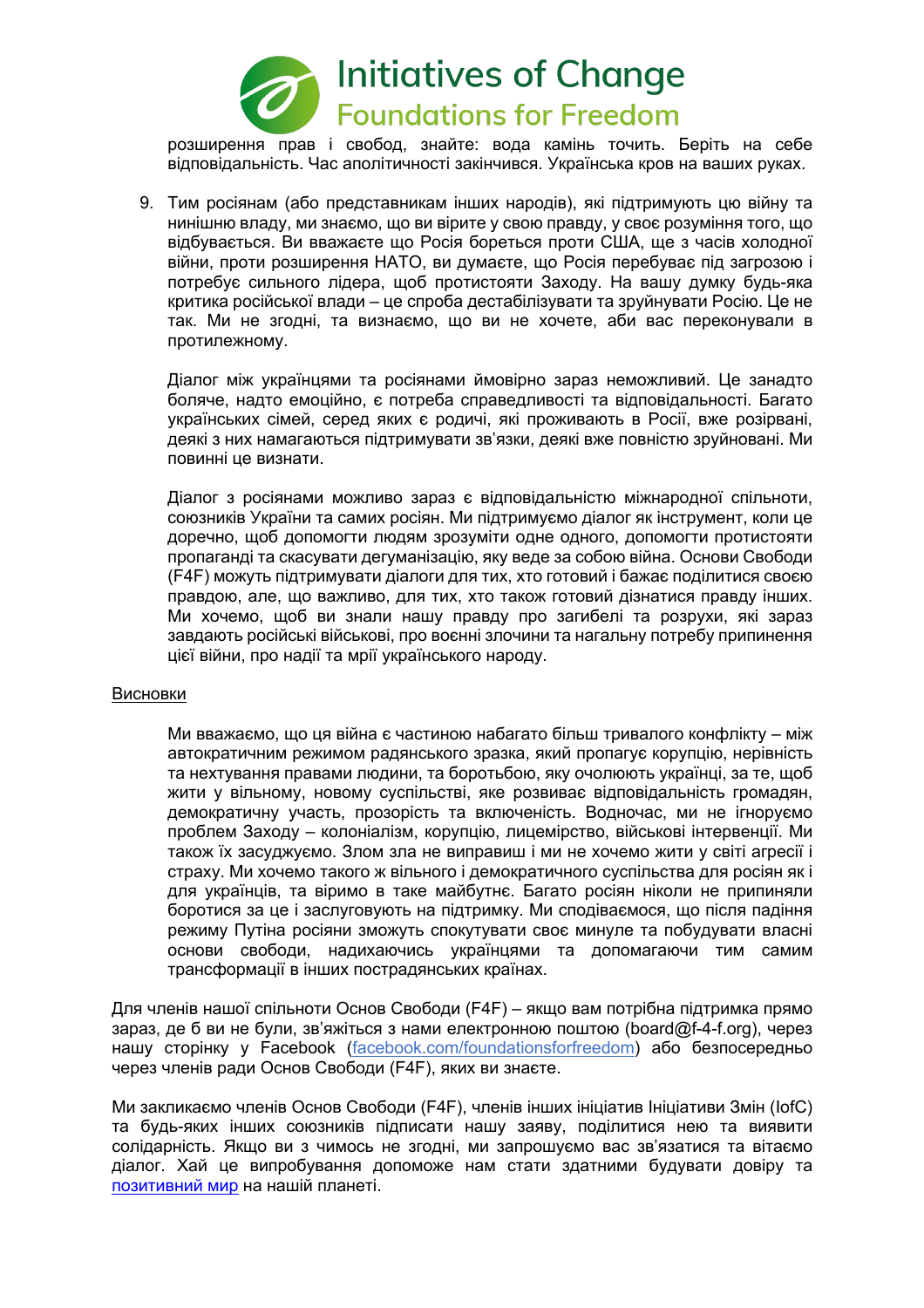

## **Заявление "Основ Свободы" по поводу войны РФ с Украиной – 21 марта 2022**

Это коллективное заявление текущего правления Международной некоммерческой организации Основы Свободы (F4F).

1. Прежде всего, мы осуждаем неспровоцированную и неоправданную войну, которую Россия развязала против Украины, которая началась с незаконной аннексии Крыма в 2014 году, разжигания и тайной поддержки сепаратистских движений, постоянного стремления дестабилизировать Украину и получить над ней контроль. Гибридная война превратилась в полномасштабное военное нападение 24 февраля 2022 года и теперь включает в себя ежедневные военные преступления, совершенные российскими военными путем обстрела / бомбардировки гражданской инфраструктуры, убийства мирных жителей, — той же стратегии, которая использовалась в Чечне и Сирии. Даже во время войны правила войны и международное гуманитарное право должны соблюдаться всеми сторонами. Российские военные также препятствуют предоставлению гуманитарной помощи и эвакуации. Это должно прекратиться. Мы призываем к немедленному прекращению огня, выводу всех российских войск и признанию Россией территориальной целостности и суверенитета Украины, содействию предоставлению гуманитарной помощи и прекращению этой бессмысленной и ужасной войны. За это проголосовала 141 страна и только 5 проголосовали против. Мы также призываем к немедленному расследованию и судебному преследованию тех, кто инициировал эту войну, продвигал ее и осуществлял, включая совершение военных преступлений.

#### Украинцы

- 2. Наш приоритет сейчас помочь украинцам выжить, тем, кто сопротивляется дома, и тем, кто бежал от опасности. Инициатив уже много, от военной до гуманитарной поддержки. Если вы хотите помочь финансово, мы рекомендуем финансировать небольшие надежные инициативы, с помощью которых ваши деньги пойдут непосредственно на помощь украинцам. Большие организации могут быть бюрократическими, и ваше пожертвование им может быть не таким быстрым, эффективным и действенным.
- Прямые пожертвования организации Основы Свободы через международную организацию Инициативы Перемен (IofC)<sup>3</sup>: https:// www.iofc.org/en/we-can-all-help-ukraine
- Прямые пожертвования и кампании по сбору средств (например, https://helpukraineonline.com , https://savelife.in.ua/ru )
- Распространение правдивой информации, адвокация и т.п. (например, протесты, петиции, письма местным политикам, интервью в СМИ) https://t.me/ukrainenowenglish, https://heylink.me/ukrainer, https://www.instagram.com/withukraine
- Сбор и координация информации для помощи украинцам (например, определение потребностей украинцев, координация вариантов поддержки) -

<sup>&</sup>lt;sup>3</sup> Если вы решите оказать финансовую поддержку F4F, пожалуйста, сообщите нам, как вы хотели бы, чтобы мы потратили эти средства: защитные нужды украинцев, участвующих в боевых действиях (каски, снаряжение, медикаменты, и тп); гуманитарные потребности; оперативная поддержка F4F; или другие направления.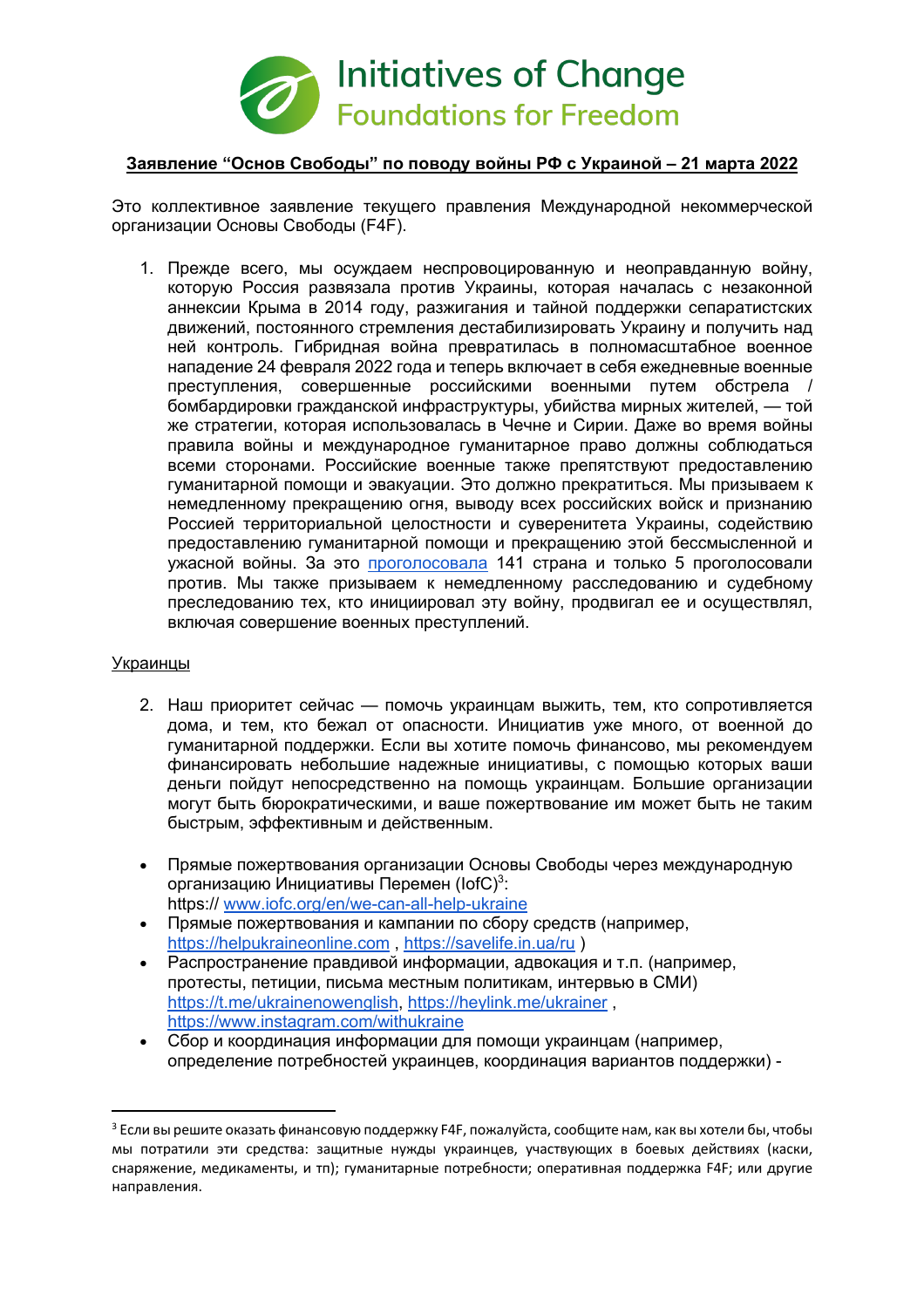

https://ua-aid-centers.com , https://razom-ua.com/en-gb , https://helpukraineonline.com , https://www.uatalents.com )

- Размещение или поддержка украинских беженцев например, https://ukrainetakeshelter.com , https://pomagamukrainie.gov.pl/#section2 , https://www.gov.pl/web/ua-en, https://dopomoga.gov.md/#useful-links, https://dopomoha.ro/ru
- Распространяйте этот централизованный ресурс: https://supportukrainenow.org

Мы признаем, что люди часто стремятся помочь или дать совет, но предлагаем сначала уточнить у украинцев, нужна ли им помощь и какая. Иногда лучше просто выслушать и оказать эмпатическую поддержку, в других случаях очень важно подкреплять молитвы и слова действиями.

- 3. Мы хотим подчеркнуть, что украинцы сейчас переживают ад в прямом и переносном смысле, для них нормально испытывать сильные эмоции, в том числе и ненависть. Это здорОво и может помочь действовать, помочь выжить. Мы не должны пытаться подавить эти эмоции ради нашего личного спокойствия и мира, а должны реагировать с состраданием и принятием. Конструктивное канализирование эмоций сейчас поможет минимизировать долгосрочное психологическое травмирование людей. Мы призываем «называть вещи своими именами», а не смягчать тексты, чтобы чувствовать себя более комфортно или дипломатично. Мы поддерживаем не истерию, а честность и уважение к ужасным страданиям, которые сейчас переживают украинцы.
- 4. Мы видим и ценим потрясающую международную поддержку Украины и солидарность в осуждении российского правительства. Международное сообщество должно продолжать оказывать давление на российское правительство, чтобы гарантировать, что такому поведению запугивания и агрессии не будет места в будущем мировом порядке в 21 веке.
- 5. Мы признаем героизм и самопожертвование всех украинцев, которые были вынуждены защищать свой дом или оказались втянутыми в военные действия. Мы отдаем дань уважения всем, кто погиб в Украине в результате этой войны, пусть они покоятся с миром. Мы также признаем горе тех украинцев, которые потеряли свои дома, работу, нормальную и мирную рутину и страдают сейчас, пытаясь понять как строить свою будущую жизнь.

#### Россияне

- 6. Мы признаем, что среди российских солдат много молодых срочников, много солдат которые были введены в заблуждение и, возможно, не хотят воевать в этой войне. Мы поддерживаем любых российских солдат, которые отказываются воевать или дезертируют, и призываем других сделать то же самое. У каждого солдата также есть право и обязанность не выполнять приказы, если они считают, что эти приказы приведут к военным преступлениям.
- 7. Мы признаем, что есть разные категории россиян и не поддерживаем огульного осуждения всех русских. Однако мы хотим подчеркнуть нашу позицию касательно того, что граждане России несут ответственность за свое правительство, даже если в их стране больше не работает демократия. Вас миллионы, и вас невозможно заставить всех молчать. Мы уважаем всех тех россиян, которые много лет не молчали и не молчат, ходили и продолжают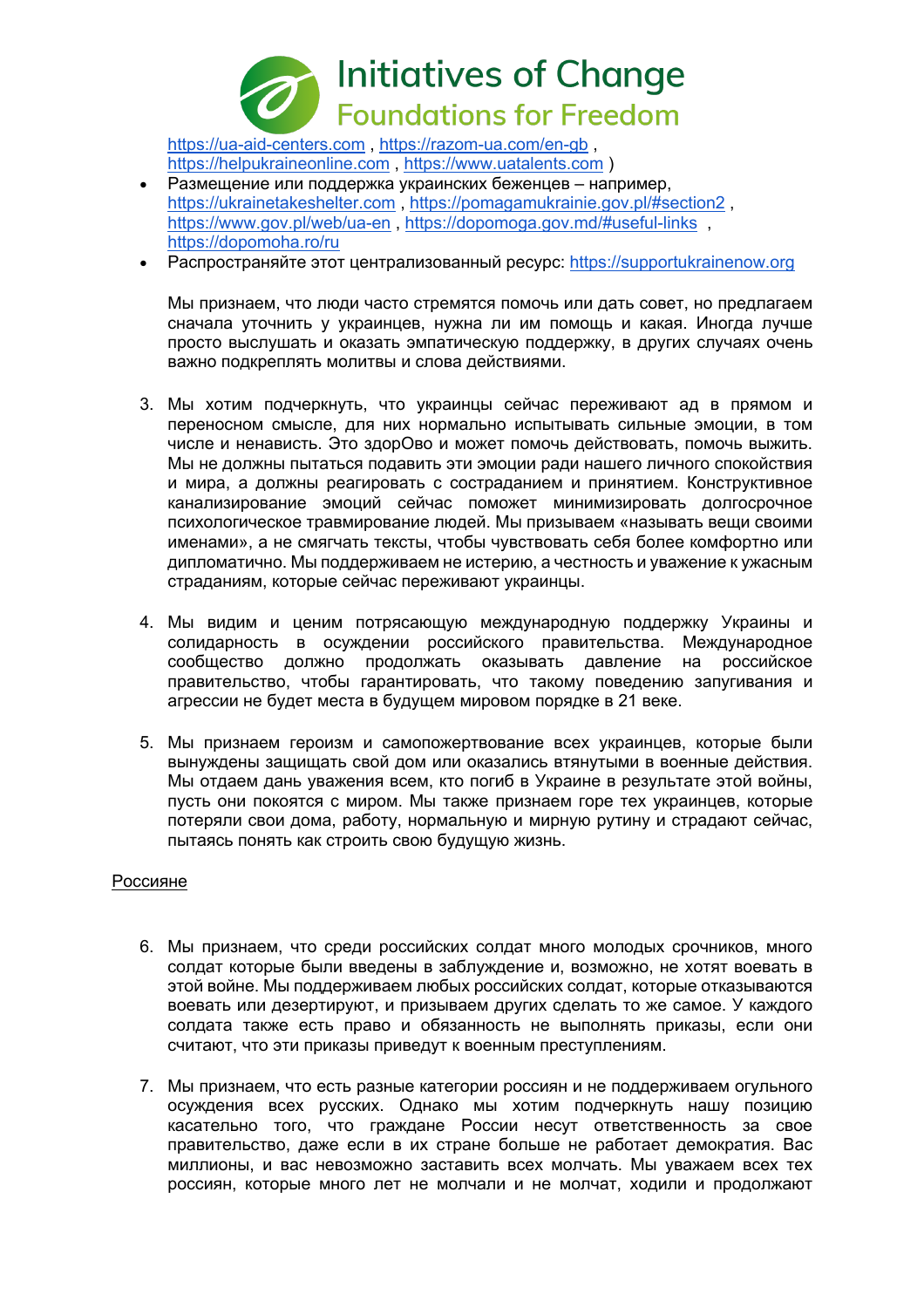

ходить на акции протеста, продолжают активную деятельность за соблюдение демократии и прав человека и заплатили своей свободой, а иногда и жизнью. Мы должны сделать все возможное, чтобы поддержать их в достижении реальных перемен в их стране, которые будут иметь глобальные последствия.

- 8. Многие россияне либо не осознают тот ужас, который в настоящее время причиняет их правительство, либо пребывают в иллюзии, созданной мощной пропагандистской машиной Кремля. Просыпайтесь. Разбивайте пропаганду критическим мышлением, доносите правду до других. Не бойтесь действовать и верьте, что вы можете изменить ситуацию. Требуйте расширения прав и свобод, знайте: вода камень точит. Берите на себя ответственность. Время аполитичности истекло. Ваши руки в крови.
- 9. Тем россиянам (или представителям других народов), кто поддерживает эту войну и нынешнюю власть — мы знаем, что вы верите в свою собственную правду, в свое собственное понимание происходящего. Вы видите, как Россия воюет против США со времен холодной войны, против расширения НАТО, вы считаете, что Россия находится под угрозой и нуждается в сильном лидере, чтобы противостоять Западу. Вы считаете, что любая критика российского правительства — это попытка дестабилизировать и развалить Россию. Мы не согласны с вами, но признаем, что вы, возможно, не хотите, чтобы вас пытались переубедить.

Диалог между украинцами и русскими вероятно сейчас невозможен. Это слишком болезненно, слишком эмоционально, украинцы настоятельно призывают к справедливости и ответственности. Многие украинские семьи, у которых есть родственники, живущие в России, распались, некоторые пытаются сохранить связи, некоторые уже разрушены. Мы должны признать это.

Вероятно, диалог с россиянами сейчас является обязанностью международного сообщества, союзников Украины и самих россиян. Мы поддерживаем диалог как инструмент, когда это уместно, чтобы помочь людям понять друг друга, помочь противостоять пропаганде и дегуманизации, которые сопровождают войну. Основы Свободы готовы поддерживать диалоги для тех, кто готов к ним и желает поделиться своей правдой, но, что особенно важно, только для тех, кто также готов узнать правду других, а не просто переубедить кого-то. Мы хотим, чтобы вы знали нашу правду о смертях и разрушениях, которые сейчас несут российские военные, о военных преступлениях и о необходимости срочного прекращения этой войны, о надеждах и мечтах украинского народа.

#### В заключение

Мы считаем, что эта война является частью гораздо более длительного конфликта — между советским авторитарным режимом, который способствует коррупции, неравенству и пренебрежению правами человека, и борьбой, возглавляемой украинцами, за жизнь в свободном, новом обществе, которое поощряет ответственность граждан, свободное участие в демократических процессах, прозрачность и инклюзивность. Мы не игнорируем проблемы Запада — колониализм, коррупцию, лицемерие, военные интервенции. Мы осуждаем их тоже. Злом зла не исправишь, и это не тот мир агрессии и страха, в котором мы хотим жить. Мы хотим такого же свободного и демократического общества для россиян и верим в такое будущее для России. Многие россияне никогда не